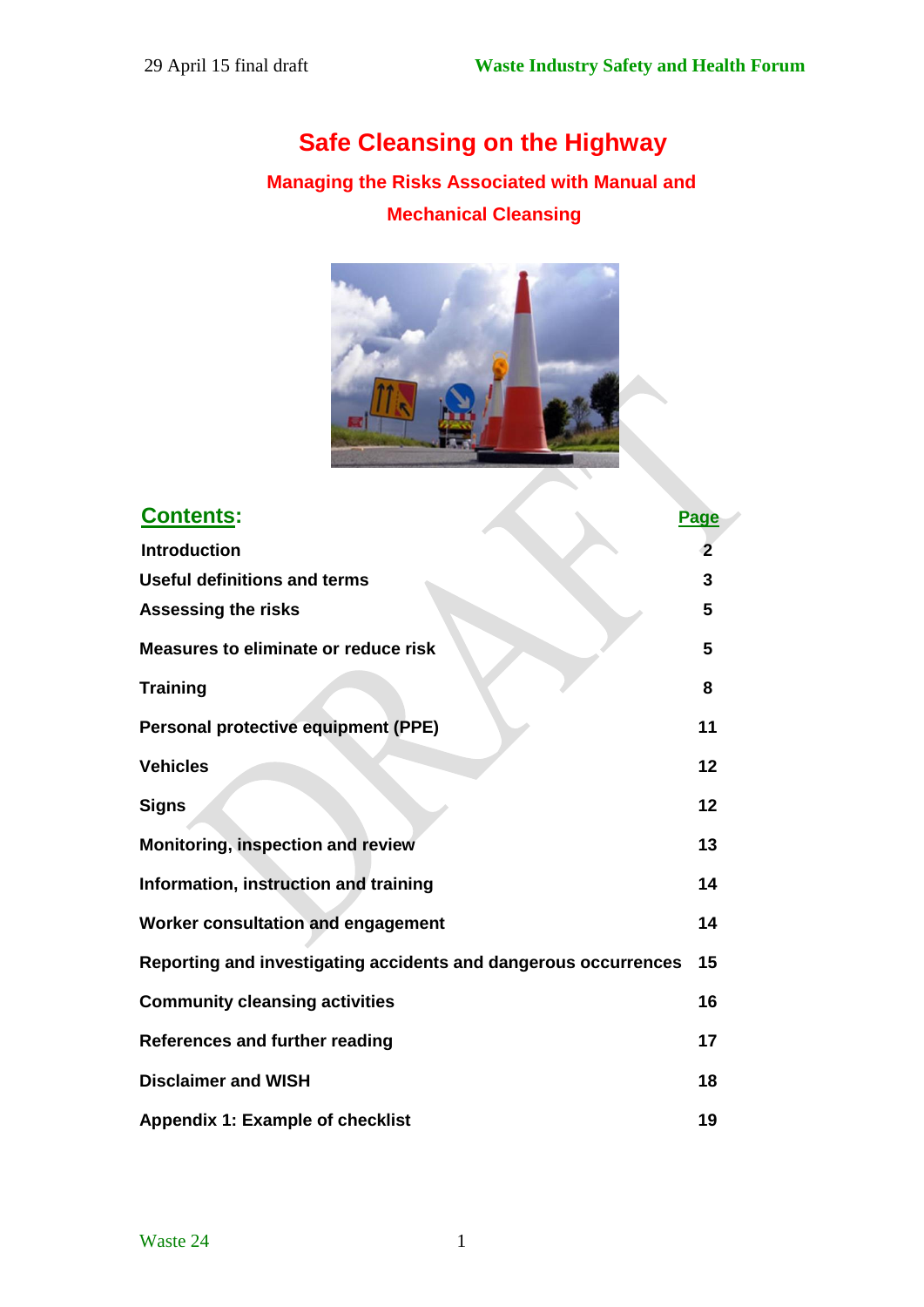#### **Summary**

This guidance is aimed at those responsible for the design, specification, operation, management and monitoring of cleansing operations on the highway It primarily focusses on traffic related issues associated with manual and mechanical cleansing including secondary cleansing, more commonly referred to as litter picking.

It contains advice relating to good working practice that spans all aspects of the cleansing operations including temporary traffic management operations where required. It is not intended to be exhaustive and the guidance will point the user towards other relevant guidance that is freely available.

It also includes broader management and monitoring issues, as well as the supervision and training of staff.

### **Introduction**

1. This guidance has been produced the Waste Industry Safety and Health (WISH) Forum. In compiling this guidance WISH is grateful for the significant contribution made by the Environmental Services Association (ESA), the Kent Waste Partnership and a number of other prominent individuals and private and public sector bodies.

2. It is targeted at clients in control of contracts, those who specify contracts, and employers who operate the services. It will also help managers and supervisors design and operate services to reduce the risks to operatives involved in the work and other road users, so far as is reasonably practicable.

3. This guidance applies to, and will assist, those managing or organising local cleansing activities as part of parish, charitable or similar cleansing schemes involving community workers and other volunteer members of the public.

4. Due to the extensive range of work scenarios that fall within the scope of cleansing highways it is not possible to provide specific guidance to cover every eventuality. As a result, the guidance is intended to be an umbrella document which places a heavy emphasises on dutyholders carrying out suitable and sufficient risk assessments prior to undertaking **all** work activity. Where appropriate, the best available and most relevant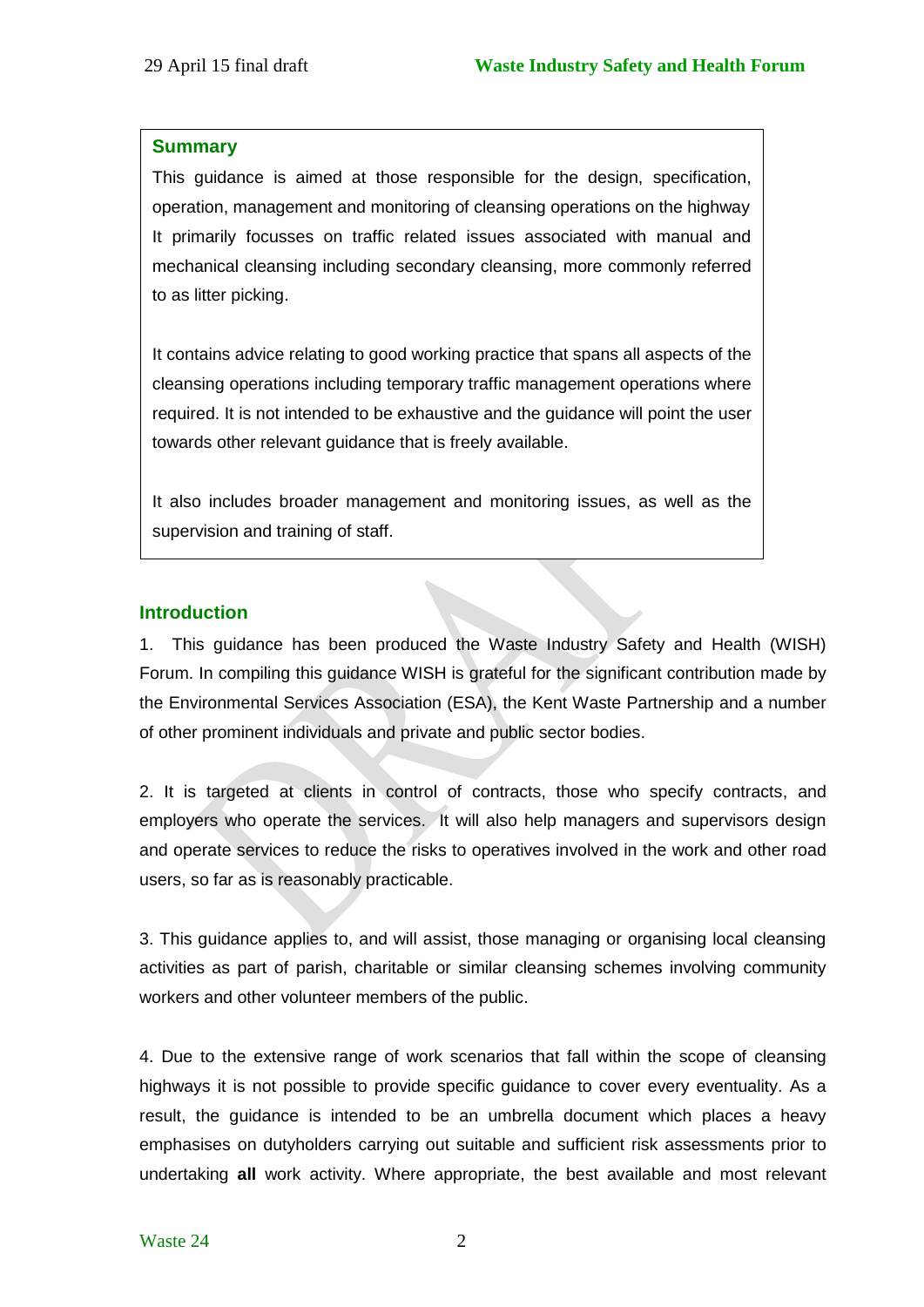guidance available to dutyholders is signposted to assist in deciding what measures (if any) they need to take.

### **Useful definitions and terminology**

5. Some useful definitions and terminology used in this guidance are:

- "**Cleansing"** means the collection and removal of litter and detritus
- **"Secondary Cleansing" or "Litter Picking"** means the collection removal of litter and small items of waste.
- **"Litter"** means improperly discarded waste including items up to a predetermined weight and volume.
- **"Detritus"** means small, broken down particles of synthetic and natural materials including dust, mud, soil, grit, gravel, stones, rotted leaf and vegetable residues, and fragments of twigs, glass, plastic and other finely divided materials.
- "**Carriageway**" means that part of the road or highway constructed for use by vehicular traffic.
- **"High-speed road"** means a single or dual carriageway road which is subject to a permanent speed limit of 50 mph or more.
- **"Highway"** means the area between the boundary fences including verges, shoulders, medians, footways, cycle tracks and carriageways (see Figure 1).
- **"Safety zone**" means that area between the working space and the traffic lanes occupied by vehicles that is necessary to protect the workers (see paragraph 24/Table 2).

6. The components that make up a typical highway are shown in Figure 1.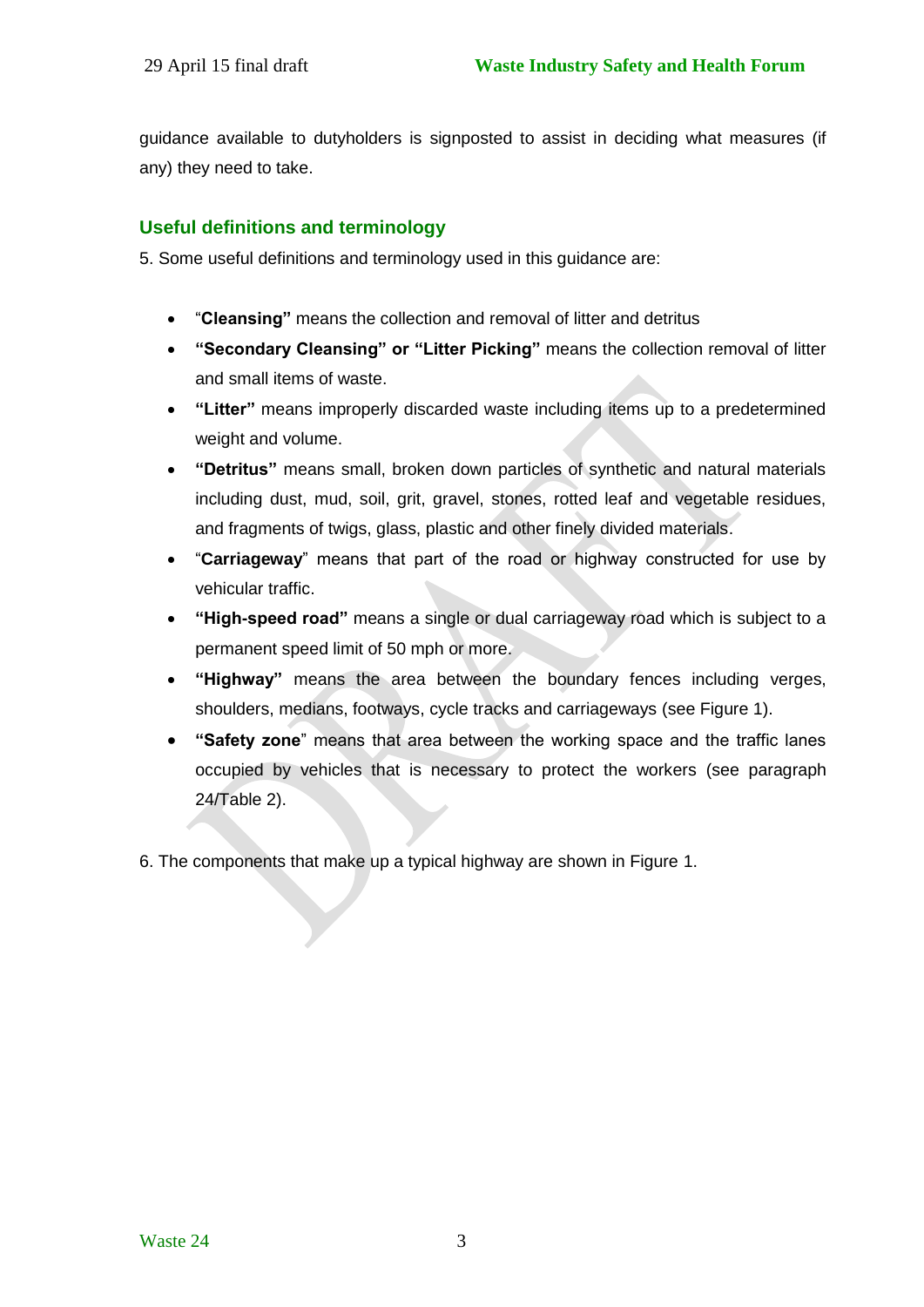

\* Additional detail such as kerbs and gutters/channels is not included in the figure.

### **Assessing the risks**

7. If you are an employer or self-employed it is a legal requirement for every employer and self-employed person to make an assessment of the health and safety risks arising out of their work. The purpose of the assessment is to identify what needs to be done to control health and safety risks. *Regulation 3 of the Management of Health and Safety at Work Regulations 1999*.

8. **Before any work commences the site (the highway where the proposed activity will take place), and the activity itself, should be risk assessed by a competent person to ensure that proportionate and reasonably practicable control measures are put in place**.

9. Undertaking cleansing operations on the highway may expose operatives to many types of hazard that have the potential to cause death or serious injury to them, or other road users.

10. The most significant risk to operatives and other personnel who may be associated with the works is being struck by a third party vehicle. Moving vehicles, plant or equipment, associated with the works, particularly when reversing, can also present the risk of being struck.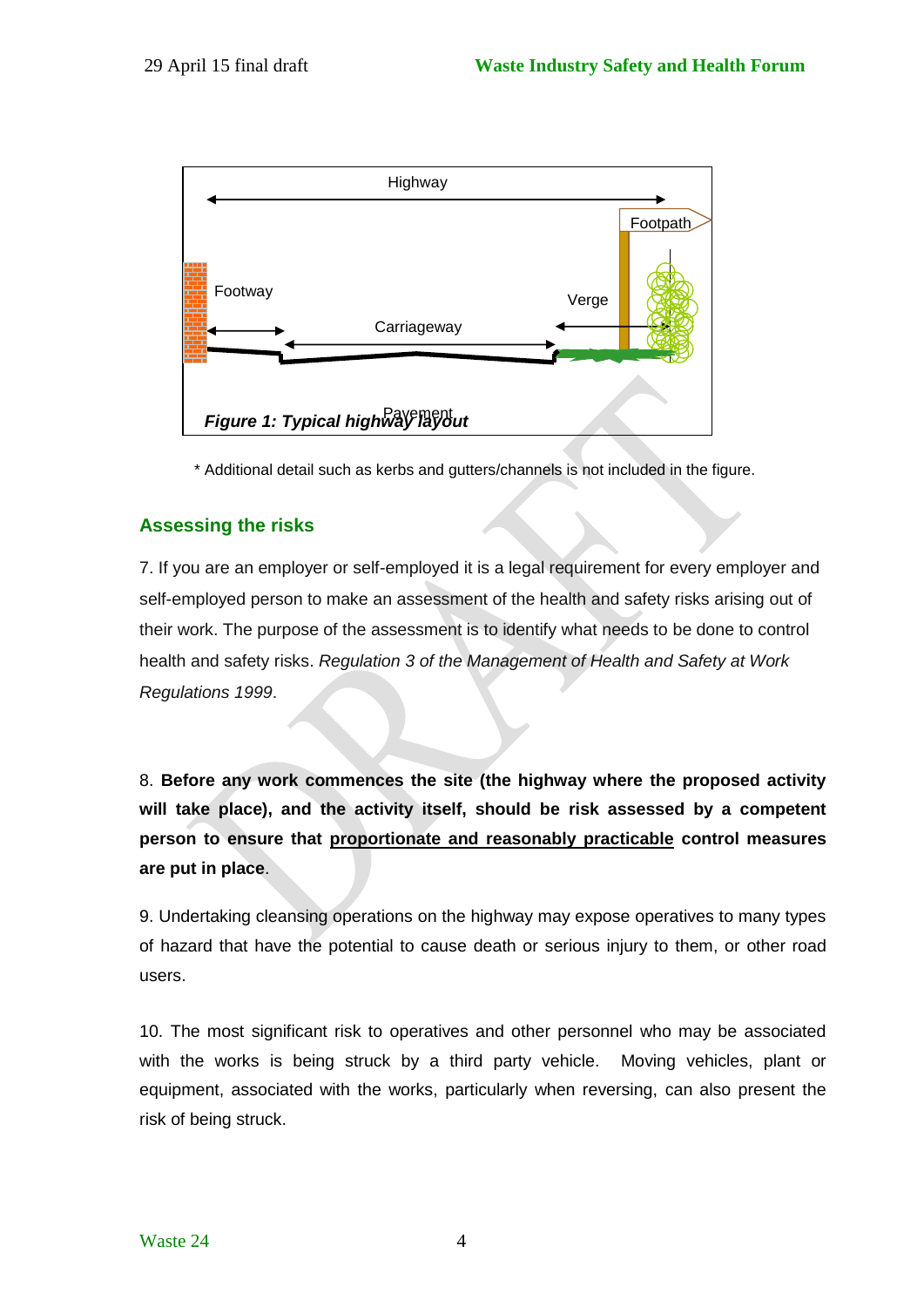11. For all activities it is possible that circumstances could quickly change as the work progresses. Supervisors and operatives should receive training in dynamic risk assessment to ensure they are capable of adapting to the changing needs.

12. When planning a traffic management scheme joint working should be considered by all authorities who have a responsibility for the highway. For example, cleansing of the highway could be undertaking at the same time as other maintenance work. This will reduce the risks to operatives and road users as well as having logistical and financial benefits.

13. All risk assessments should be reviewed on a periodic basis as the working environment can change over time. They should also be reviewed following an accident or a dangerous occurrence (near miss).

14. There may be occasions when a risk assessment identifies that it may still be too dangerous to operate on the highway with live traffic flows and in those circumstances, the only suitable control measure would be to close the road.

15. More guidance on risk assessment can be found at *[www.hse.gov.uk/risk](http://www.hse.gov.uk/risk)* .

#### **Measures to eliminate or reduce risk**

16. The first step in deciding what risk control measures should be applied (if any) is to conduct a suitable and sufficient risk assessment.

17. If that assessment identifies significant risks associated with the work the best available and most relevant guidance should be utilised by dutyholders to decide on the appropriate control measures that should be implemented.

18. If the assessment identifies significant road/traffic risks associated with the work then the best and most relevant guidance for traffic management issues is likely to be found in:

> The Traffic Sign Manual : The Traffic Safety Measures and Signs for Road Works and Temporary Situations, commonly referred to as *Chapter 8<sup>1</sup>* **. and**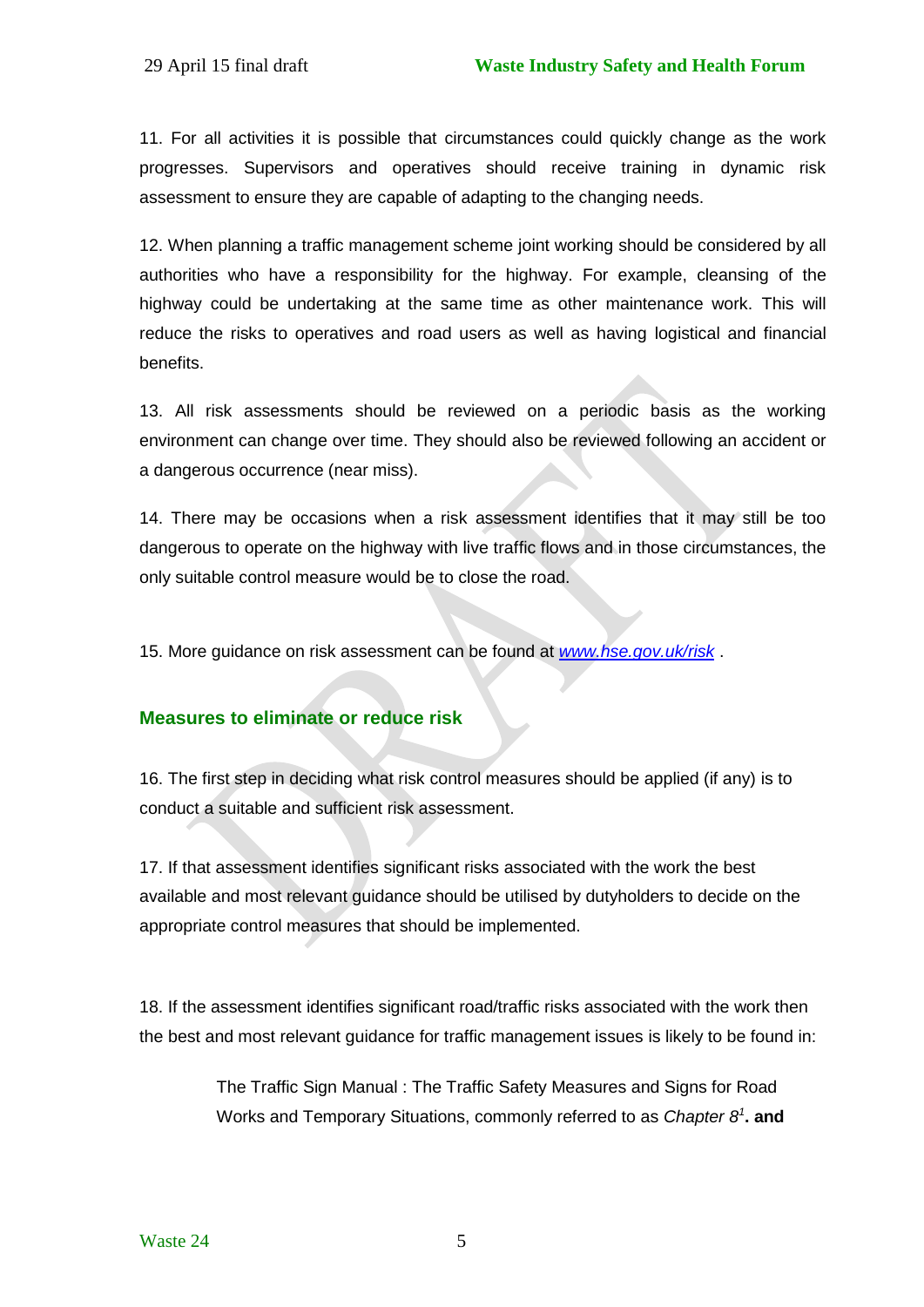The 'Safety at Street Works and Road Works' produced by the Department of Transport, commonly referred to as the *Red Book<sup>2</sup>*

19. Additional relevant guidance is available in the following documents

Interim Advice Note 115/08 revision 1: Guidance for Works on the Hard Shoulder and Road Side Verges on High Speed Dual Carriageways<sup>3</sup>

Interim Advice Note 150/12 Guidance for Alternative Temporary Traffic Management Techniques for Relaxation Schemes on Dual Carriageways<sup>4</sup>

Interim Advice Note 163/12 Alternative arrangements for Entry Tapers at relaxation scheme temporary traffic management on high-speed roads<sup>5</sup>

20. Chapter 8 defines road works in Clause D1.5.3 as *"any works or temporary restrictions that cause partial or total obstruction of any road or highway, whether on the verge, hard shoulder, footway, cycleway, bridleway or carriageway. Examples may include highway improvement schemes, excavations, structural or maintenance works of any kind, street works or any other work executed on or near the highway together with the necessary working space, safety zones, space required for the storage of any materials, the construction of any temporary structures and the operation of any constructional plant required for the execution of such work, including associated surveys and inspections".*

21. After consideration and consultation WISH has formed the view that activities such as litter picking; road sweeping and other associated street cleansing activities are sufficiently similar to "maintenance activities" that, for the purposes of this guidance, where a risk assessment identifies that there are road related risks that need to be controlled, the appropriate standard for those controls is that which applies to "road works".

22. The Red Book does not explicitly apply to activities such as litter picking, nor does it explicitly exclude itself from applying to them. However, for most activities the principles, approach, and standards that the Red Book sets out would be the most appropriate standard to be considered.

23. Application of the Red Book standards to street cleansing should be applied proportionately to the risks involved in the activity. It does not necessarily follow that all of the provisions of the Red Book apply to every highway related cleansing activity. As an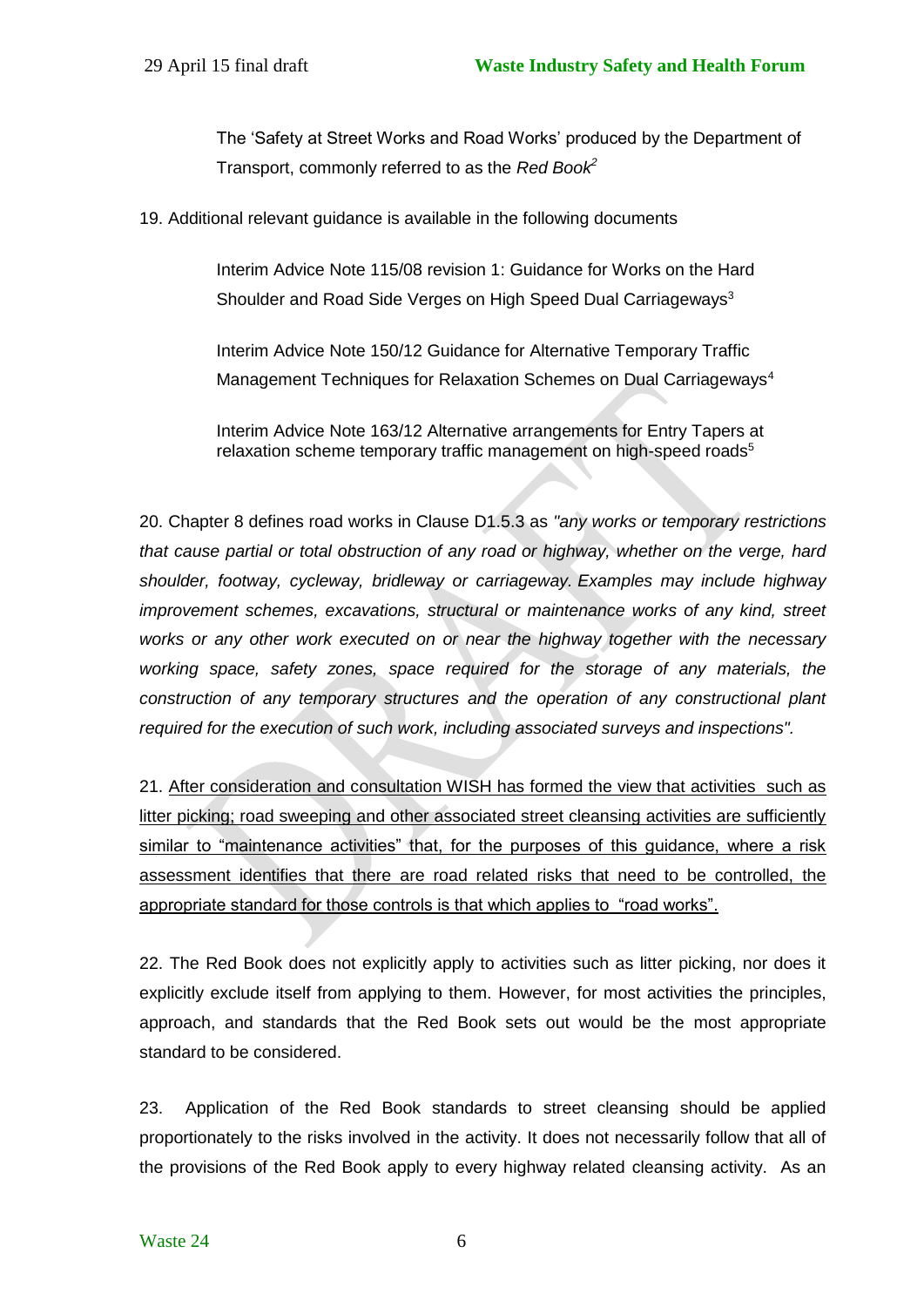example, the collection of litter alongside a motorway or dual carriageway should be undertaken in full accordance with the Red Book code of practice. At the other end of the spectrum, a risk assessment may identify that very little needs to be done when street cleansing in a low risk environment such as a quiet residential cul-de-sac.

24. The applicability to all road configurations and the primary guidance available is summarised in Table 1. Note that Chapter 8 is applicable to roads of all speeds.

| Configuration          | <b>Speed</b>  | <b>Guidance</b>          |
|------------------------|---------------|--------------------------|
| Single Carriageway*    | 30mph or less | Safety at Street Works   |
|                        |               | and Road Works, A Code   |
|                        |               | of Practice <sup>2</sup> |
| Single Carriageway*    | 40mph         | Safety at Street Works   |
|                        |               | and Road Works, A Code   |
|                        |               | of Practice <sup>2</sup> |
| Single Carriageway*    | 50mph or more | Safety at Street Works   |
|                        |               | and Road Works, A Code   |
|                        |               | of Practice <sup>2</sup> |
| Dual carriageway**     | 40mph or less | Safety at Street Works   |
|                        |               | and Road Works, A Code   |
|                        |               | of Practice <sup>2</sup> |
| <b>High Speed dual</b> | 50mph or more | Chapter $81$ and         |
| carriageway**          |               | IAN115/08 <sup>3</sup>   |

### *Table 1: Highway configurations and associated guidance*

\*A single carriageway is a highway that is made up of one carriageway in each direction.

\*\*A dual carriageway is a highway made up of more than one carriageway in the same direction.

25. When working on the highway a minimum amount of space must be maintained from the edge of the working space (nearest to live traffic) and the moving traffic. This area is referred to as the lateral safety zone. Table 2 shows the appropriate lateral safety zone for each type of road. No work should take place inside the sideways safety zone. No vehicles or equipment should be parked or stored in the safety zone.

| Sideways Safety Zone<br>Type of highway |  |
|-----------------------------------------|--|
|-----------------------------------------|--|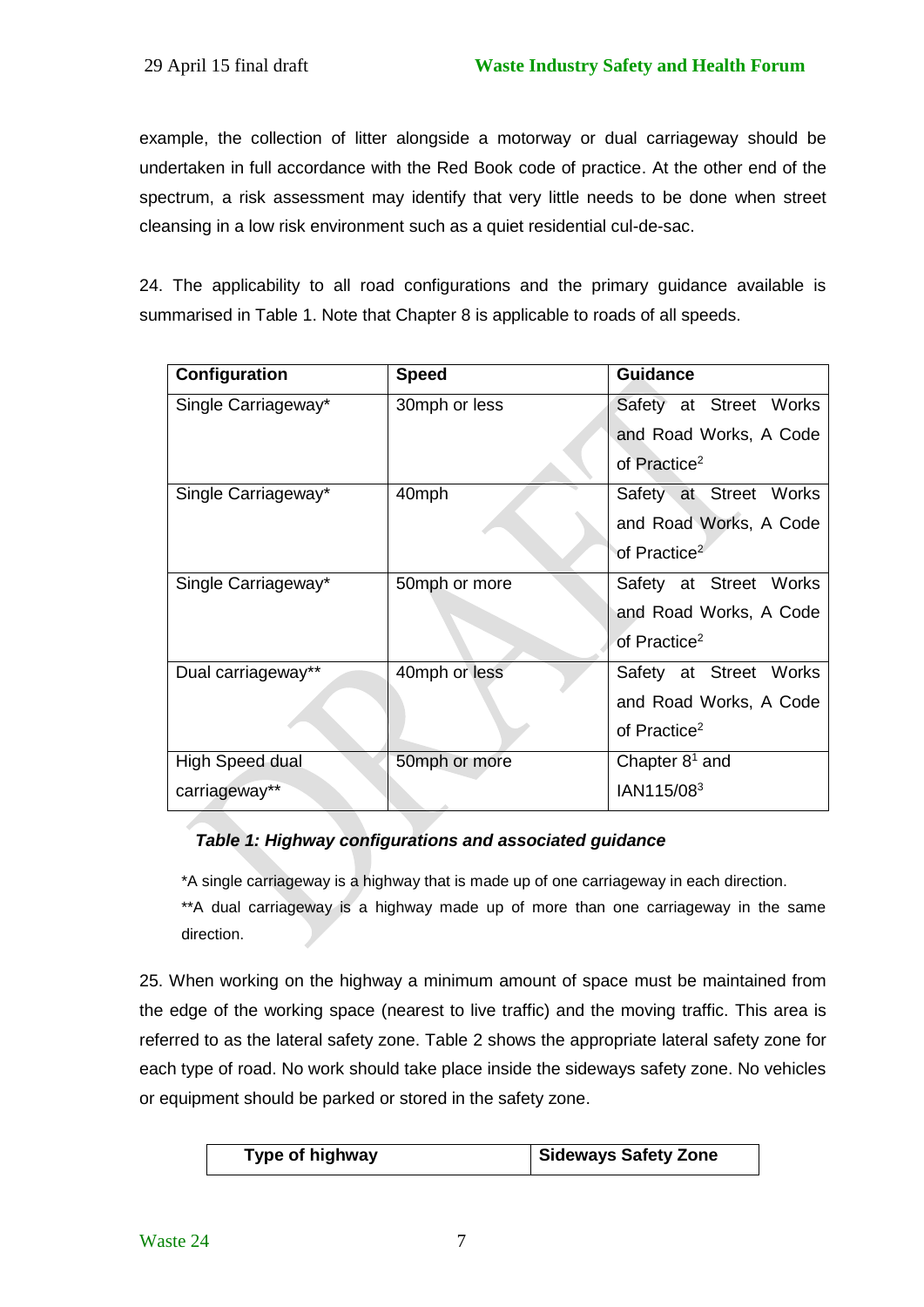| 0.5 Metres |
|------------|
|            |
| 0.5 Metres |
|            |
|            |
| 0.5 Metres |
|            |
| 1.2 Metres |
|            |
| 1.2 Metres |
|            |
|            |

#### *Table 2: Safety zones*

26. Many rural villages will have narrow footpaths and pedestrian access areas alongside roads such that operatives working on those footpaths would be within the safety zones described above. Whilst it may in some exceptional circumstances be possible for cleansing activities to take place using those footpaths, such work activities should be treated with the level of caution that befits their exceptional nature. They should be subject to separate, individual, risk assessment and may require either exceptional further risk controls, or lane closures before work can safely take place.

27. It is recognised that lane closures of narrow lanes can introduce additional risks to road users. When assessing the risk of cleansing activities at such locations regard should be given to the overall level of risk posed to all persons, whilst ensuring that this does not result in unacceptable levels of risk to any specific group of persons.

28. The work may also include risks other than those associated with traffic and they fall outside the scope of this guidance. Examples include manual handling, exposure to potentially hazardous substances or biological agents and exposure to sharps. Further information on these issues can be found on the HSE website at [www.hse.gov.uk](http://www.hse.gov.uk/) or on the WISH website at ?? (use new CIWM link)

## **Training**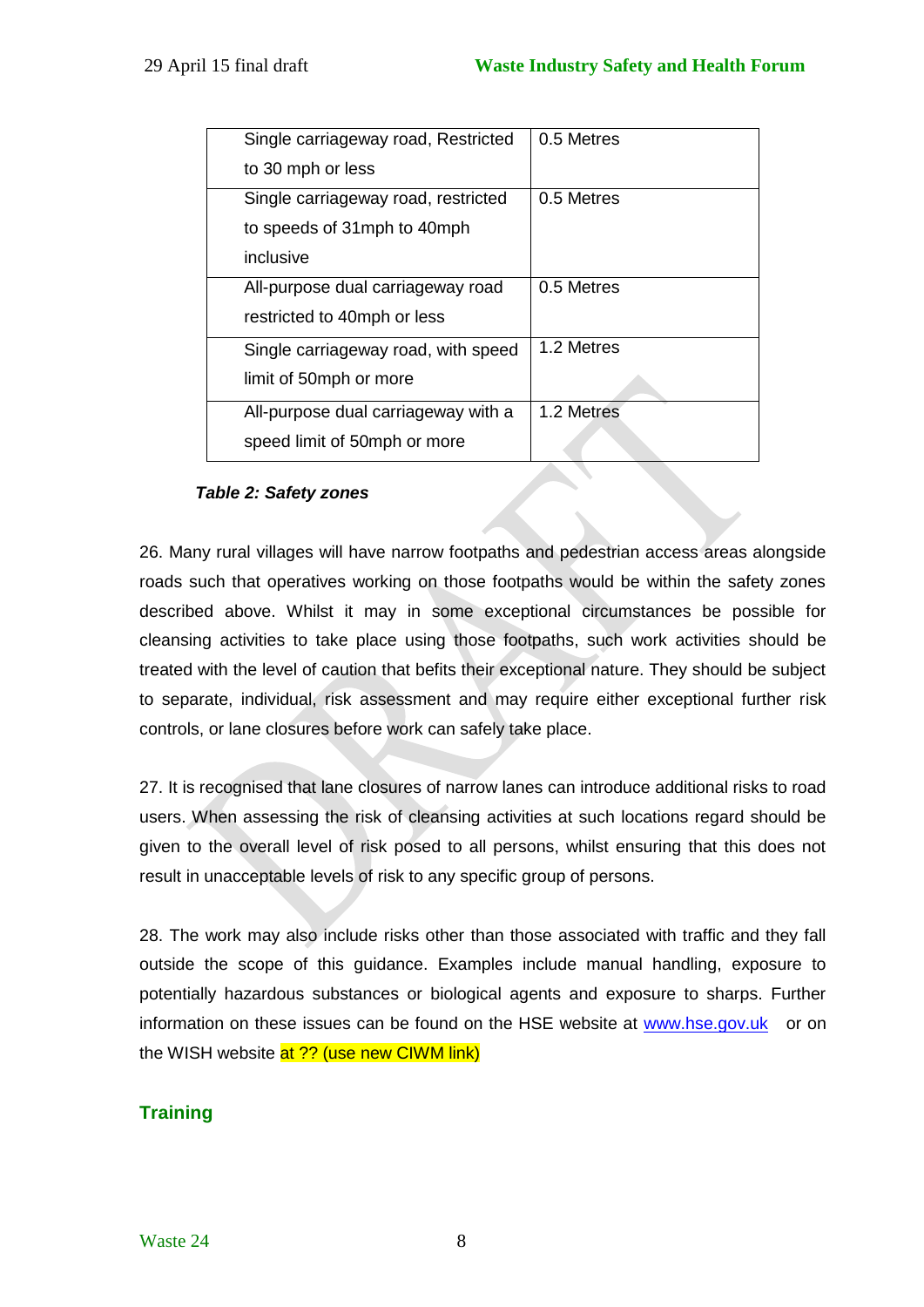29. All staff must be appropriately trained for the work they are required to undertake. For cleansing operations there will be a range of activities (manual handling, COSHH, reversing vehicles CPC Driver Training, first aid etc.) where appropriate training would be required and these are beyond the scope of this guidance. Where a risk assessment indicates that temporary traffic management (TTM) is required the following applies:

30. Companies that work on Highways Agency (Welsh Government and Scottish Parliament in Wales and Scotland respectively) owned roads and supply services covered by the National Highways Sector Schemes (NHSS)<sup>6</sup> have a contractual requirement (i.e. 'Specification for Highway Works') to be registered to the relevant Sector Scheme.

31. For operatives who undertake work on the highway under these circumstances they must be trained in accordance with an accredited training scheme as shown in Table 3.

| <b>Scheme</b><br>12A | Sector Scheme for Installing, maintaining and removing static temporary<br>traffic management on motorways and high speed dual carriageways for<br>schemes incorporating contraflow operations and/or temporary road<br>markings. |  |
|----------------------|-----------------------------------------------------------------------------------------------------------------------------------------------------------------------------------------------------------------------------------|--|
| <b>Scheme</b><br>12B | Sector Scheme for static temporary traffic management on motorways<br>and high speed dual carriageways for schemes not incorporating<br>contraflow operations and/or temporary road markings.                                     |  |
| <b>Scheme</b><br>12C | Sector Scheme for Mobile Lane Closure Traffic Management on<br>Motorways and Other Dual Carriageways                                                                                                                              |  |
| <b>Scheme</b><br>12D | Sector Scheme for Installing, Maintaining and Removing Temporary<br>Traffic Management on Rural and Urban Roads                                                                                                                   |  |
| <b>Scheme</b><br>18  | For the Environment and Landscape including Ecology                                                                                                                                                                               |  |

### *Table 3: UKAS National Highway Sector Schemes*

32. For operations on similar roads which are not the responsibility of the Highways Agency, Welsh Government or Scottish Parliament e.g., where a Local Authority acts as the Highway Authority, equivalent standards should be adopted .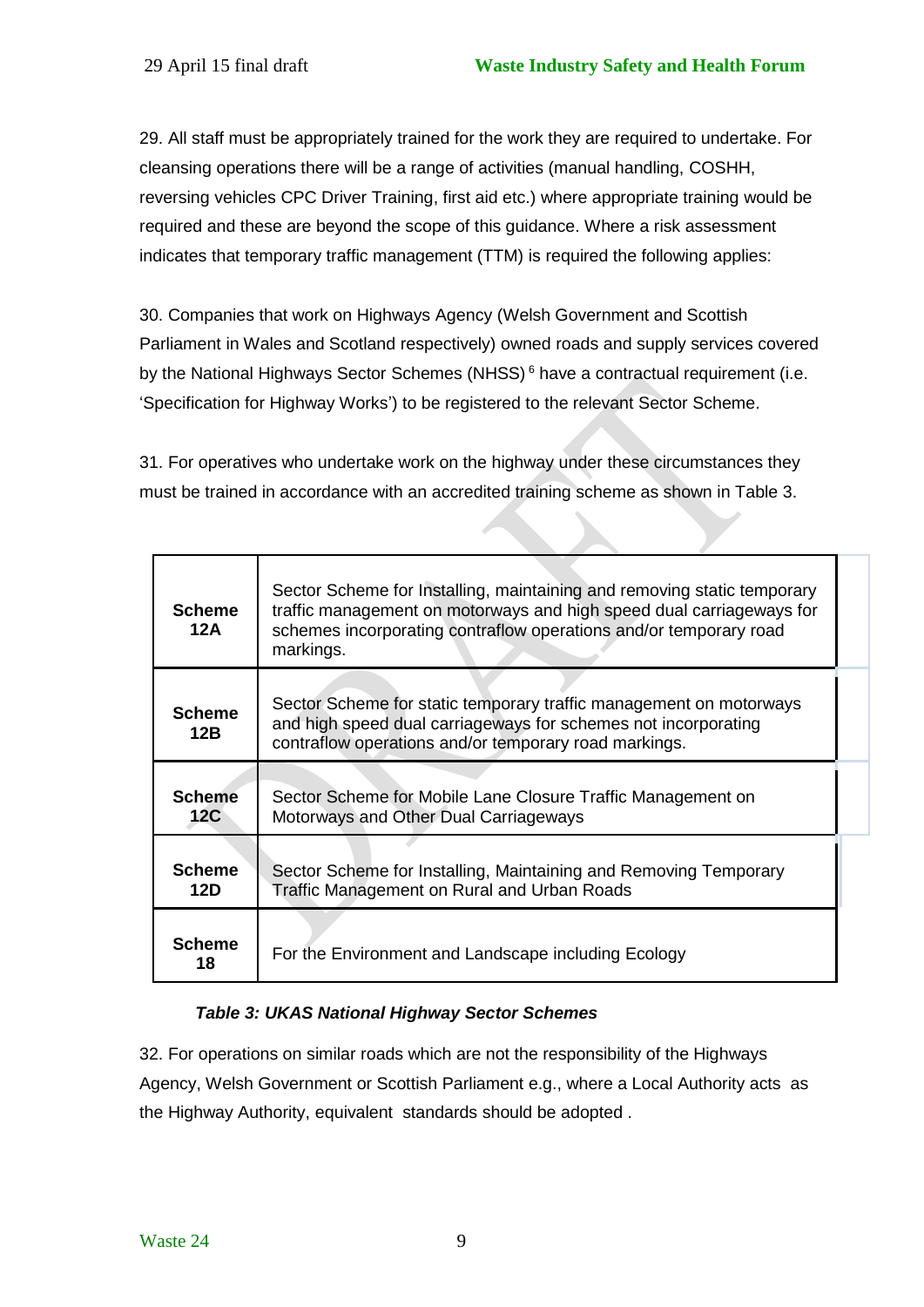33. Operatives that are not undertaking traffic management tasks need not be trained in the applicable sector schemes. However, it is recommended that operatives working within the confines of a traffic management operation are trained to level 12DT1 (or equivalent) to ensure that they have a basic understanding and awareness of the risks they may face whilst working on the highway.

34. All Drivers must hold an appropriate license for the vehicle that they are driving. Driving Licenses should be checked on a regular basis to ensure that there driver has not had a change in status.

#### 35. Rural and Urban Carriageways

 Operatives undertaking traffic management must be trained to the relevant UKAS National Highway Sector Scheme 12D standard (or equivalent).



#### *Table 4: Training requirements for operatives for the varying types of traffic management related to rural and urban carriageways.*

 It is recommended that litter picking operatives are trained to the level of 12D T1 of the national sector schemes, signing and coning for works on rural and urban single carriageways (or equivalent) to ensure they have a basic understanding and awareness of the risks.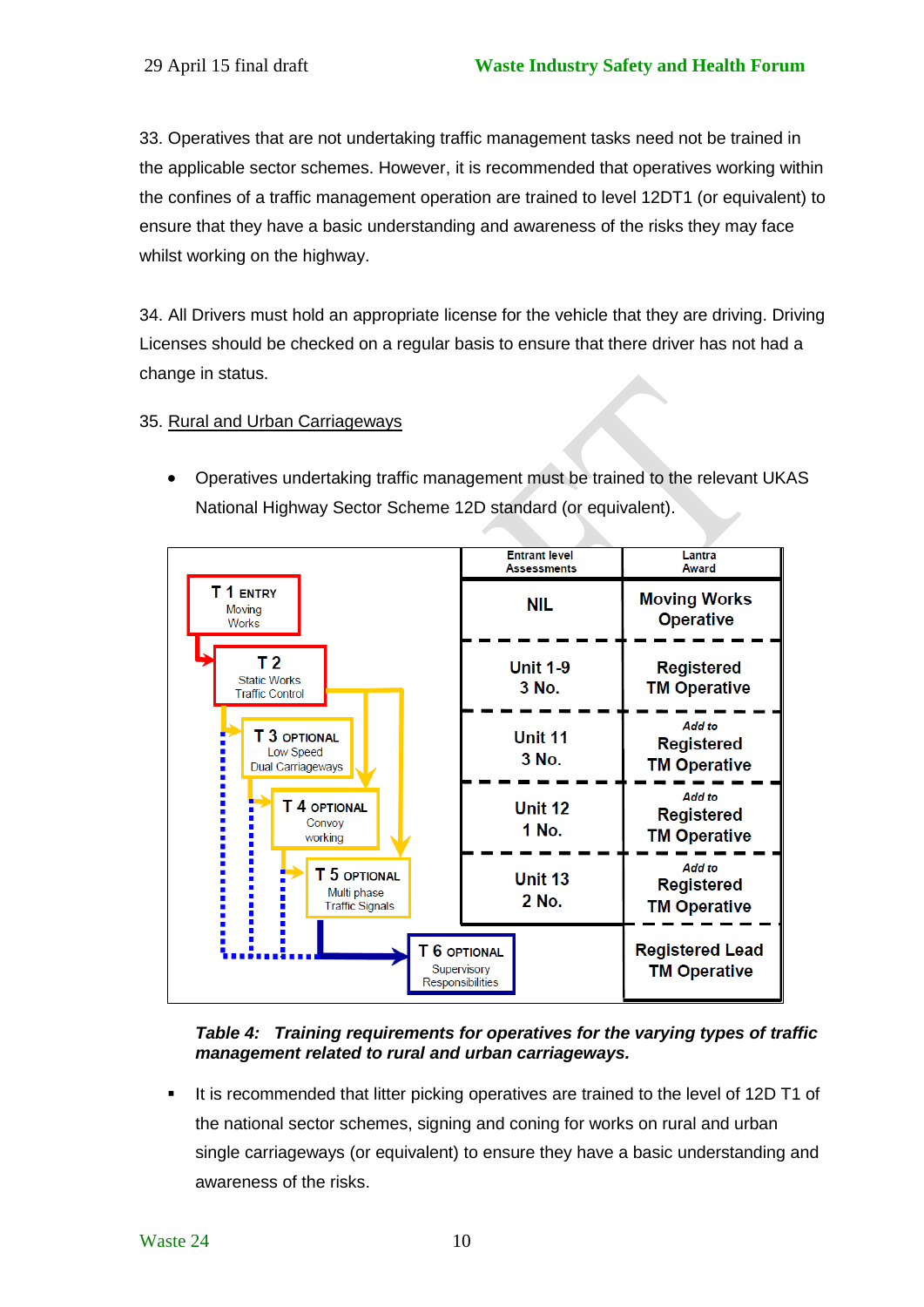- All drivers or operatives are conducting activities referred to in Chapter 8 they must conform to the physical standards set out in Chapter 8.
- A minimum ratio of one trained to one untrained operative.
- **•** Organisations should ensure that at least one person per operational region is trained to 12D T6 Supervisory Responsibilities; and at least one person in the company is trained to 12D T7.

#### 36. High Speed Dual Carriageways and Motorways (speed limit >50mph)

- For high-speed dual carriageways and motorways all Operatives undertaking traffic management must be trained to the relevant UKAS National Highway Sector Scheme standards.
- For full lane closures Traffic Management Operatives must be trained to the UKAS National Highway Sector Scheme standards of 12A and 12B. The Organisation must ensure that a qualified Traffic Safety and Control Officer or adequately trained and competent person is available to assist with the design and operation of the activity.
- For Mobile Lane Closures Traffic Management Operatives must be trained to the UKAS National Sector Scheme Standard 12C. For a Mobile Lane Closure Operation to take place the Organisation must have access to a fully qualified Planning Officer to assist with the activities
- A minimum ratio of one trained to one untrained operative is recommended.
- Unless a specialist division is present within the organisation undertaking the work, it is recommended that a specialist Traffic Management company is contracted to undertake the traffic management on high speed dual carriageways or motorways.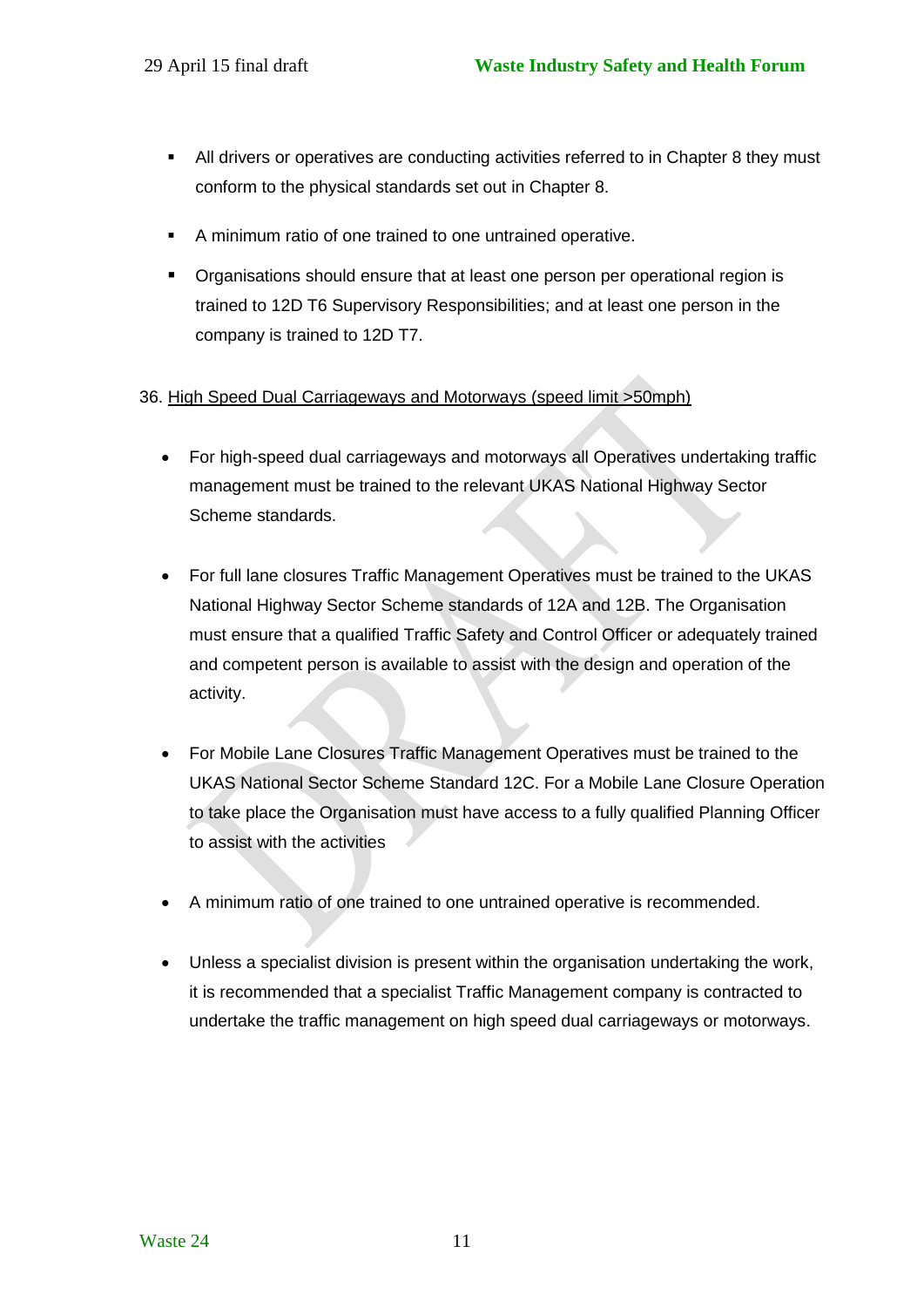#### **Personal Protective Equipment**

37. Operatives and drivers undertaking traffic management operations must wear appropriate personal protective equipment (PPE). The PPE required will be identified following a comprehensive risk assessment but must include the following:

- BS EN 471<sup>7</sup> Class 2 High Visibility vest is the minimum standard for all staff engaged in cleansing operations and must be worn at all times.
- **BURFER 4717 Class 3 High Visibility jacket (long sleeve) is required for work on high** speed roads – motorways and dual carriageways with a speed limit of 50 mph or above. High visibility trousers should also to be worn on higher risk roads to increase visibility. Individual risk assessments may indicate require that Class 3 standard, and the use of high visibility trousers (EN 471 Class 1), is applied to other highway activity.
- Steel toe cap and mid-sole protected work boots to BS EN 345 s2
- Suitable protective safety gloves that can provide suitable protection in dry and wet weather.
- Some operators may also stipulate a protective helmet with chinstrap and visor (helmet to BS EN 397: 2012).

#### **Vehicles**

38. All vehicles involved in working on the highway must conform to the standards set out in Chapter 8<sup>1</sup>:

- Vehicles should be a conspicuously coloured (Yellow or White), and have a High Visibility rear (Red/Yellow stripped chevrons).
- Red reflective markings on the inside edge of all reward opening doors
- All Highway Maintenance vehicles must display a '7404' highway maintenance sticker on the rear.
- Vehicles must have twin independent warning beacons, which must be visible from 360 degrees.
- Lights and beacons must be switched on when an operation is taking place and switched off once the operation has ceased. If working at night, work lights need to be fitted to the vehicle and must be used.
- Vehicles must carry an appropriate '610' directional arrows and ensure that they are covered or removed when the operation has ceased or they are not in use.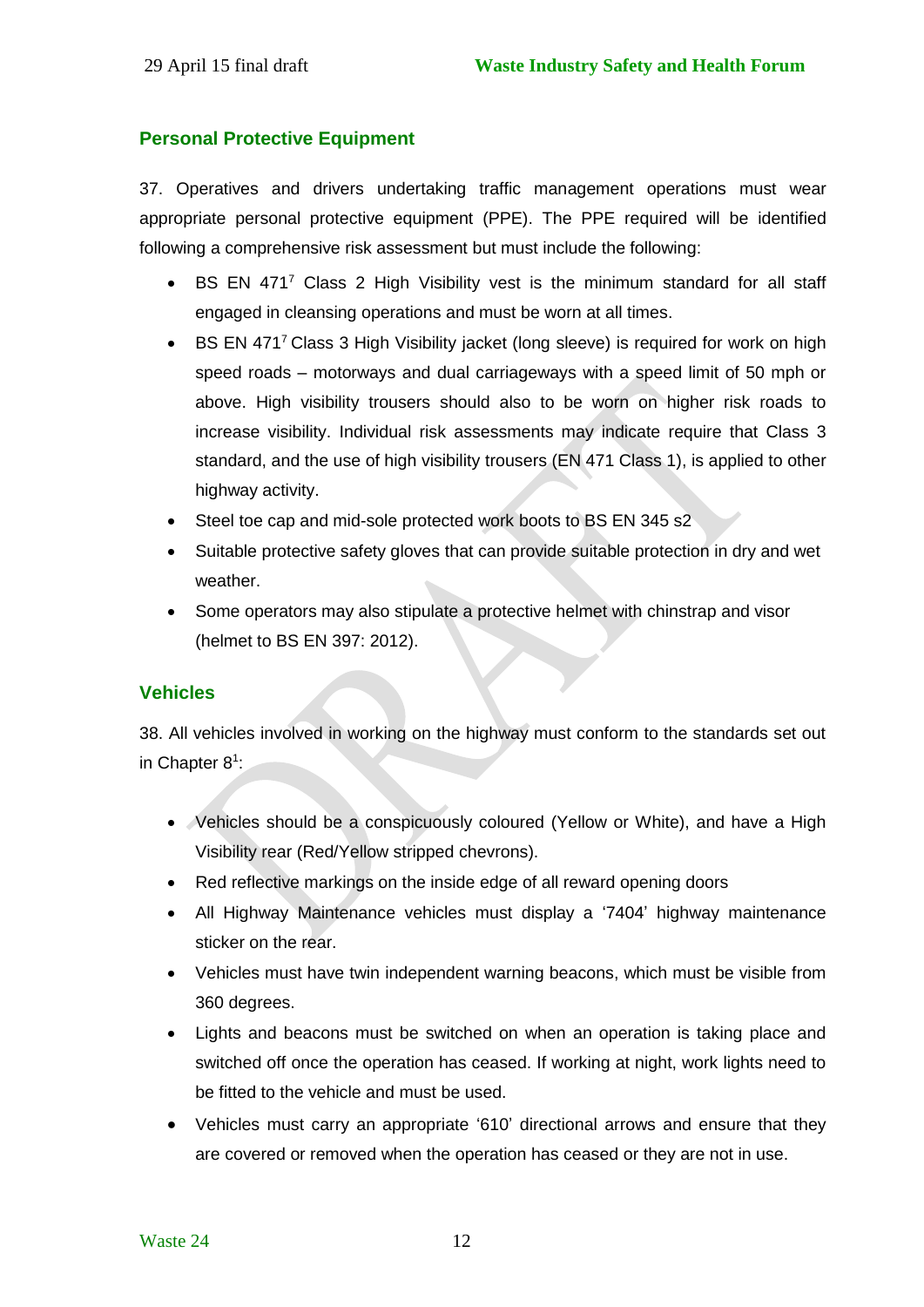39. It is recommended that all vehicles involved in Traffic Management operations should carry a first aid kit and fire extinguisher.

40. It is recommended that all vehicles should be fitted with headrests and 3 point of fixing diagonal seat belts.

41. Four-way hazard lights should only be used in an emergency or a broken down vehicle status.

42**.** The above requirements are also applicable to vehicles used for inspection and monitoring activities on the highway.

## **Signs**

43. All signs used in traffic management must conform to the requirements laid out in Chapter 8 of the Traffic Signs Manual - Traffic Safety Measures and Signs for Road Works and Temporary Situations Part 1 – Design and The Traffic Signs Regulations and General Directions 2015<sup>8.</sup>

- Road works (ahead) warning signs with sub-plate legends 'Road sweeping', 'Mobile road works' or 'End' and single file traffic triangular signs with 'single file traffic ahead' sub plates are appropriate for use on single lane carriageways.
- Signs that are placed on the side of the road must be made secure only by the use of a suitable number of sandbags; any other heavy object may create a hazard. Signs should only be deployed by trained operatives (or a trainee operative being supervised by a trained operative) on a one to one basis.
- All deployed signs should have the name of the organisation that owns the signs clearly marked on the rear of the sign.
- Signs shall be placed at appropriate positions to warn traffic in both directions, but not so they obscure the view of road users or block footways.
- All sign shall be recovered once the operation has finished.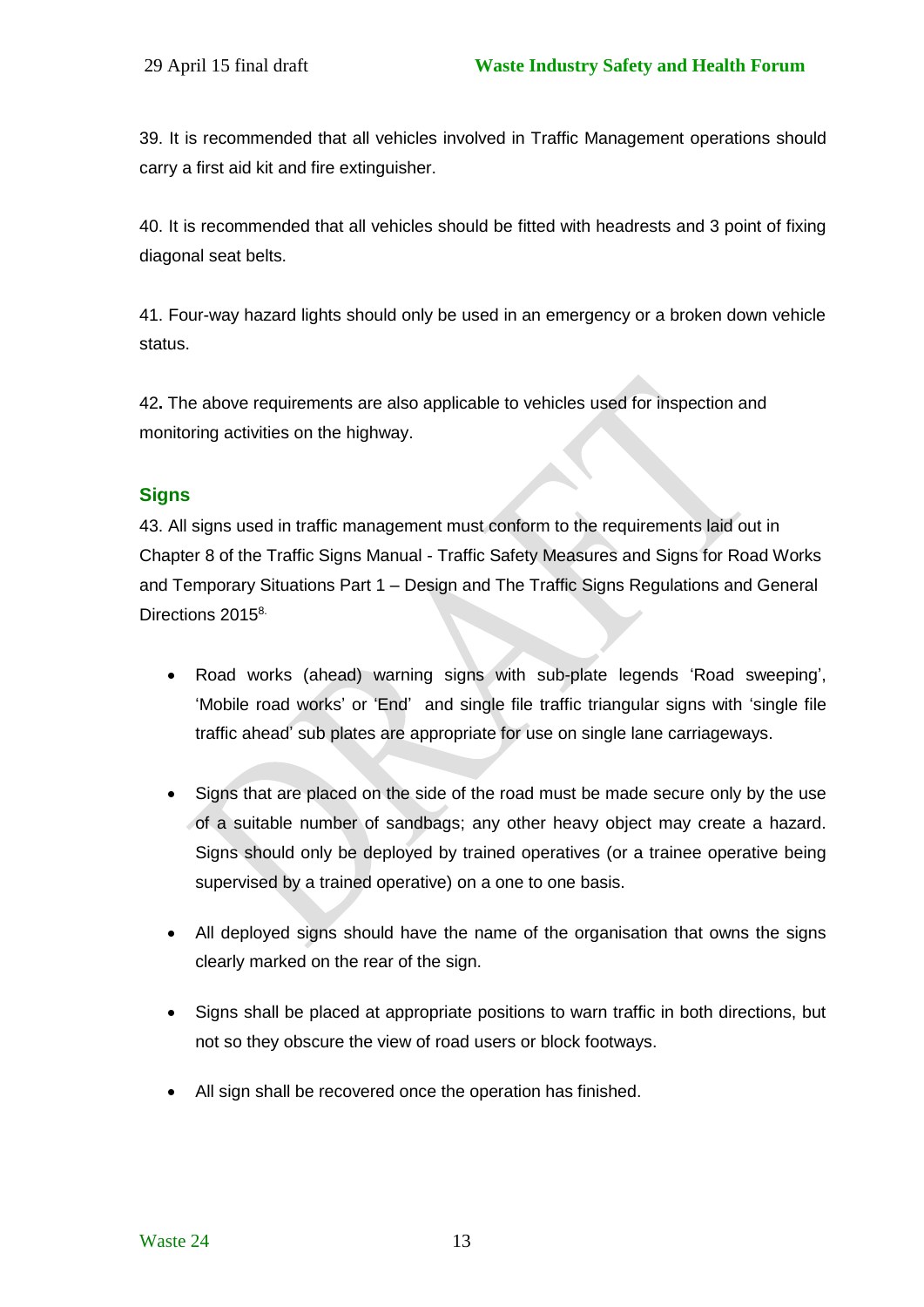#### **Monitoring, inspection and review**

44. Regular monitoring and inspection should be undertaken to ensure that specified safe operating procedures and control measures are being used. Where the cleansing operation is undertaken by a contractor monitoring shall be undertaken by the contractor and also by the client local authority. Where the cleansing operation is undertaken inhouse the monitoring will be the responsibility of the operational management. The frequency of monitoring and inspection should be determined by the level of risk present and the results recorded.

45. Inspections and monitoring should only be undertaken by suitably competent persons. Vehicles used for inspections must meet the minimum requirements set out in Chapter 8 (see paragraphs 35 - 39).

46. An example of a checklist that could be used for monitoring the safety of cleansing activities where TTM is required is available at Appendix 1. The checklist could be adapted for lower risk activities where TTM is not needed and more limited control measures are required.

47. Periodic reviews of the working practices and associated documentation should be undertaken to reflect changes such as legislative or other guidance changes; and following an accident/near-miss. A review should also be undertaken if it is felt that the working environment has changed enough to affect the overall risk to the operatives or the public. In addition, the working environment on the highway may change due to seasons in the year, vegetation growth or change in traffic density or type. In any event, a scheduled review of procedures should take place at pre-determined intervals.

### **Information, instruction and training**

48. Workers must be given enough information and training to carry out their duties safely and effectively. There are specific training requirements for those engaged in traffic management activities (see paragraphs 26 - 33).

49. It is important that those involved should receive have been inducted and trained on safe systems of work. They should be clear about the process to be followed and it is particularly important to consider the training needs and supervision of:

• new employees and trainees;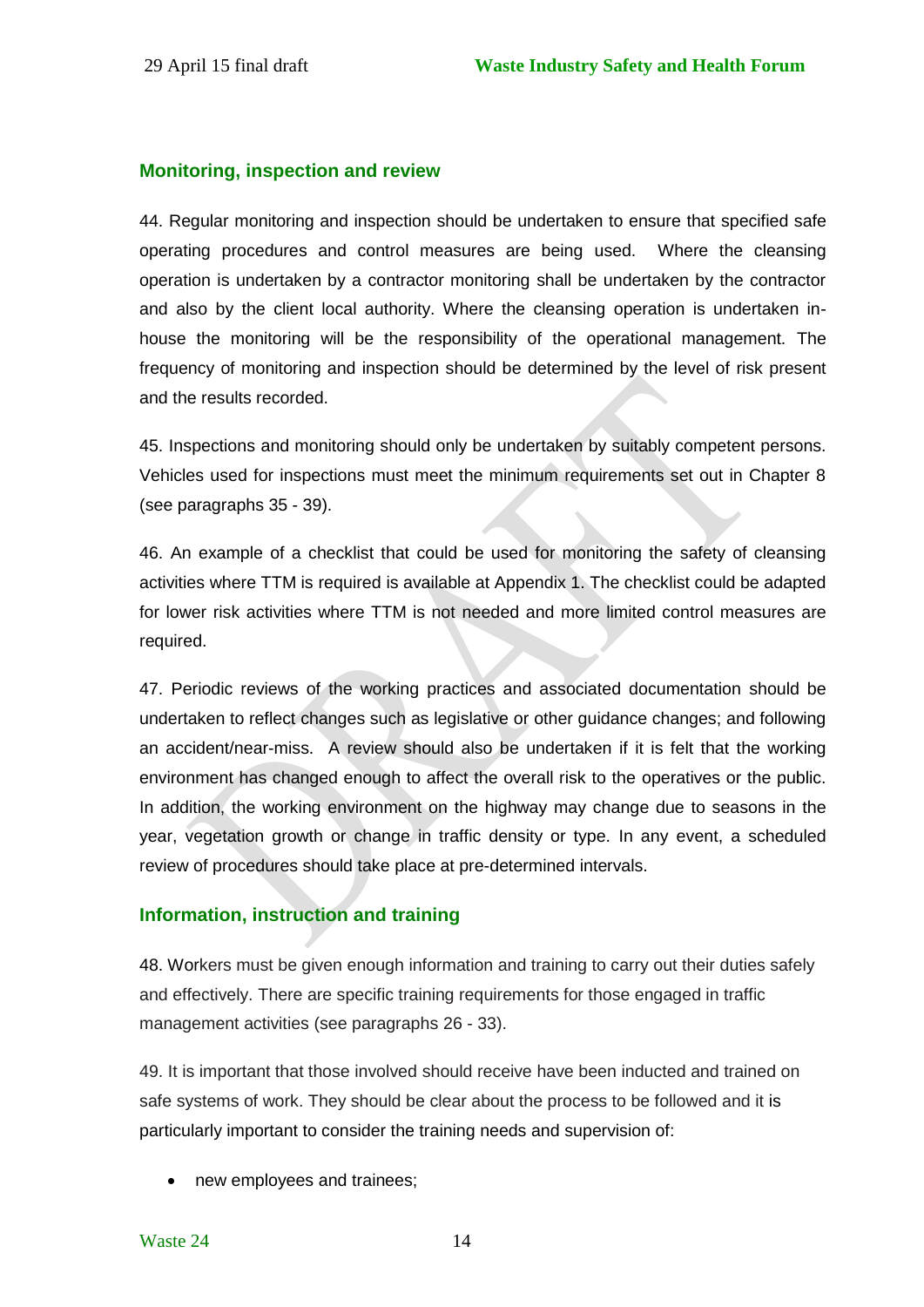- young people who are particularly vulnerable to accidents;
- people changing jobs, or taking on new responsibilities; and
- workers for whom English is not their first language.

50. For additional advice, see HSE leaflet *Health and safety training: A brief guide to*  employers (INDG345)<sup>9</sup>.

### **Worker consultation and engagement**

51. Workers must be consulted and engaged regarding the health and safety arrangements and working practices. Their support is essential in ensuring safe working. Safety representatives and other workers can contribute positively in achieving the desired outcomes by:

- Identifying problems;
- Indicating whether activities can be carried safely under prevailing conditions; and
- Generating sound practical ideas and solutions.

52. Further information on worker involvement can be found at [www.hse.gov.uk/involvement/index.htm](http://www.hse.gov.uk/involvement/index.htm) and in HSE leaflet *Consulting employees on*  health and safety: A brief guide to the law (INDG232)<sup>10</sup>.

#### **Reporting and investigating accidents and dangerous occurrences**

53. There is a requirement under the Reporting of Injuries, Diseases and Dangerous Occurrences Regulations 1995 (RIDDOR)*,* to report specific types of accidents/incidents, including dangerous occurrences, to the relevant enforcing authority (usually HSE)*.* 

54. RIDDOR applies to all work activities but not all incidents are reportable. Investigations should aim to reveal the immediate and underlying causes, ensure lessons are learnt and remedial action is taken.

55. Further information about what must be reported and how to report it can be found at [www.hse.gov.uk/riddor,](http://www.hse.gov.uk/riddor) and in HSE leaflet *Reporting accidents and incidents at work*  $(INDG453)^{11}$ .

### **Community cleansing activities**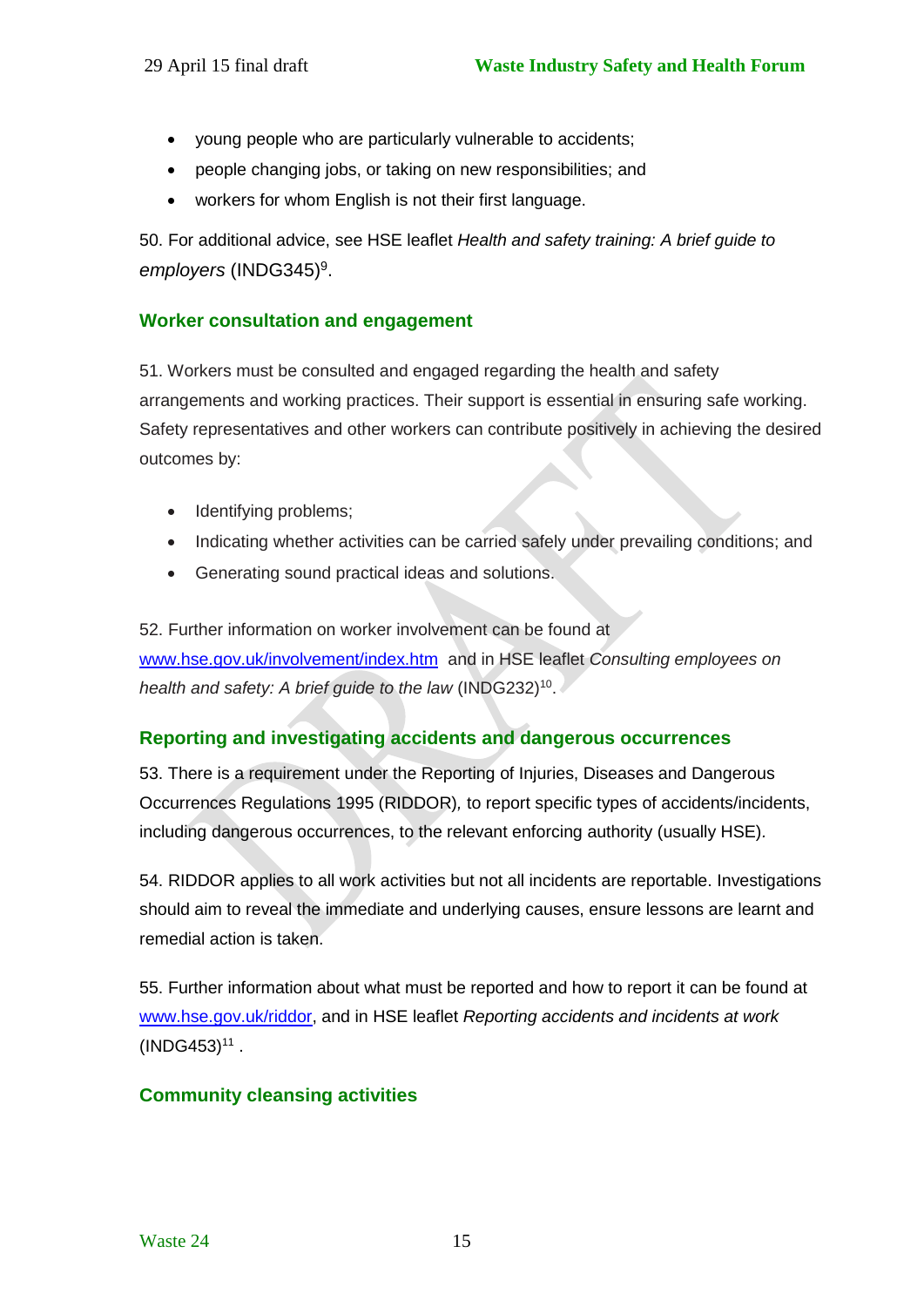56. In some areas local residents or local community groups organise and carry out a range of clean-up activities that could include the cleansing of highways and litter picking. This work generally supports the delivery of council services and volunteers are widely regarded as a valuable and useful resource.

57. Volunteers, whether individuals or part of a group or organisation, are not employees and as such volunteering would not normally fall within the scope of health and safety law. Section 3 of the *Health and Safety at work etc Act 1974*, however, does require employers (councils and other employing organisations involved) to protect people other than their employees (e.g. members of the public and volunteers) from risks to their health and safety arising from work activities.

58. It therefore follows that councils and organisers are required to guarantee a basic level of protection for volunteers that work on their behalf. The level of the protection they should afford will depend on the nature of the task\*(s) and the associated hazards and risks. **A risk assessment of the activity should be carried out by the council and/or organisers prior to the activity taking place.**

59. Using volunteers for low risk tasks should not present any problems or incur significant resources, however, as the hazards and risks increase so does the council's and organisers duty of care.

60. The risk assessment may determine that the council and organisers may need to provide assistance in terms of the undertaking of further risk assessments, providing advice and information about hazards and protective measures, and the provision of appropriate PPE. Further measures such as training (particularly if fulfilling a skill-based role and/or using work equipment that is provided or loaned by the council), how to implement protective measures, and providing monitoring and supervision may also be required.

### **References and further reading**

#### *References*

1. Chapter 8 of the Traffic Signs Manual – Traffic Safety Measures and Signs for Road Works and Temporary situations parts 1 and 2 2009 (revised 2010) <http://www.dft.gov.uk/publications/traffic-signs-manual/>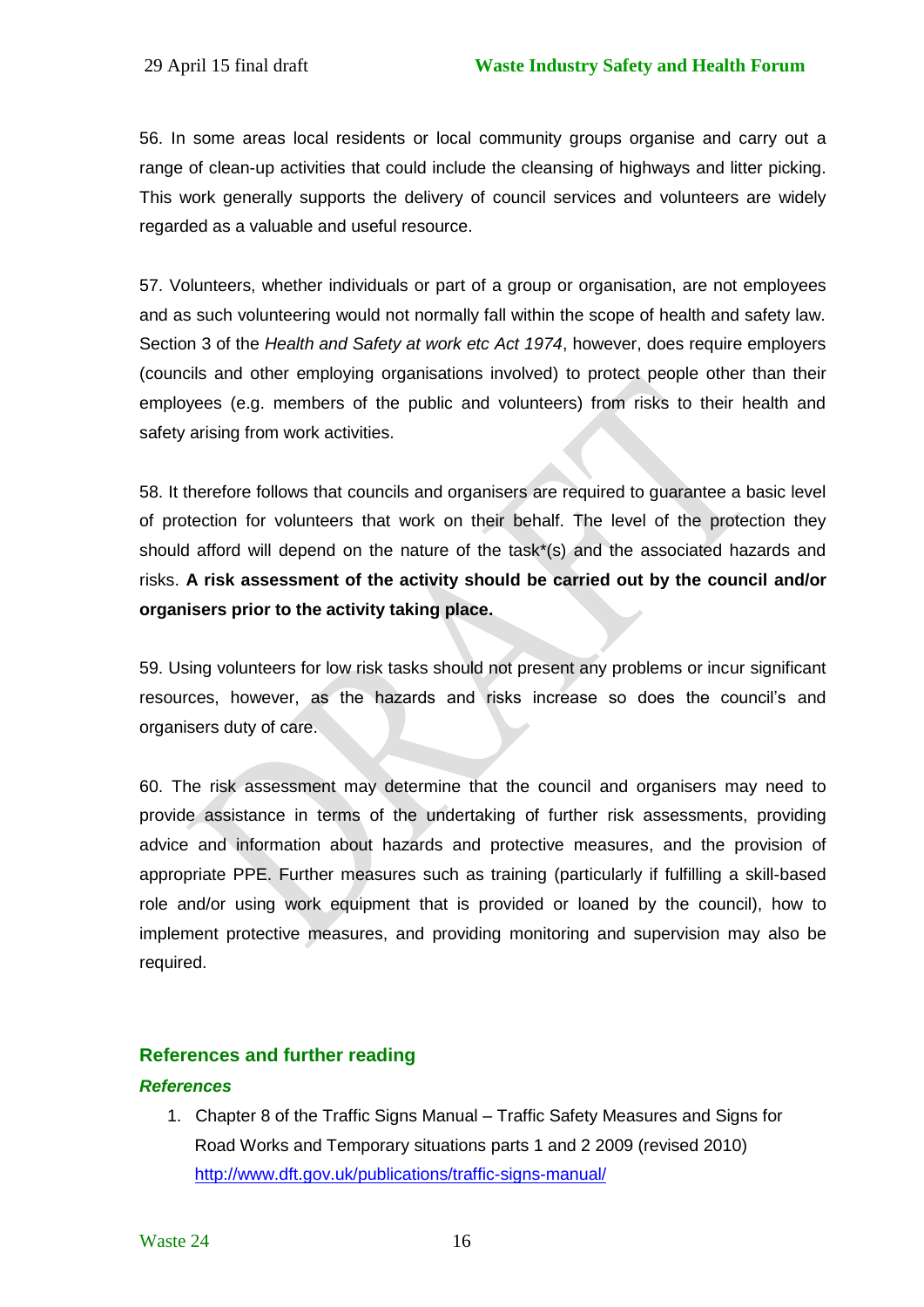- 2. Safety at Street Works and Road Works; A Code of Practice ('The Red Book') <https://www.gov.uk/government/publications/safety-at-street-works-and-road-works>
- 3. Interim Advice Note 115/08 revision 1: Guidance for Works on the Hard Shoulder and Road Side Verges on High Speed Dual Carriageways (included in Chapter 8 in March 2009)<http://www.dft.gov.uk/ha/standards/ians/pdfs/ian115.pdf>
- 4. Interim Advice Note 150/12 Guidance for Alternative Temporary Traffic Management Techniques for Relaxation Schemes on Dual Carriageways. [http://www.dft.gov.uk/ha/standards/ians/pdfs/ian150\\_12.pdf](http://www.dft.gov.uk/ha/standards/ians/pdfs/ian150_12.pdf)
- 5. Interim Advice Note 163/12 Alternative arrangements for Entry Tapers at relaxation scheme temporary traffic management on high-speed roads. <http://www.dft.gov.uk/ha/standards/ians/pdfs/ian163.pdf>
- 6. UKAS National Highways Sector Scheme sections 12a, 12b, 12c, 12d and 18 <http://www.ukas.com/>
- 7. BS EN 471:2003+A1:2007 *High-visibility warning clothing for professional use. Test methods and requirements* Available from British Standards on line [https://bsol.bsigroup.com](https://bsol.bsigroup.com/)
- 8. The Traffic Signs Regulations and General Direction 2015 [http://www.legislation.gov.uk/all?title=Traffic%20Signs%20Regulations%20and%20](http://www.legislation.gov.uk/all?title=Traffic%20Signs%20Regulations%20and%20General%20Directions) [General%20Directions](http://www.legislation.gov.uk/all?title=Traffic%20Signs%20Regulations%20and%20General%20Directions)
- 9. HSE leaflet *Health and safety training: A brief guide to employers* (INDG345) INDG 345<http://www.hse.gov.uk/pubns/indg345.pdf>
- 10. HSE leaflet *Consulting employees on health and safety: A brief guide to the law* (INDG232). INDG 232<http://www.hse.gov.uk/pubns/indg232.pdf>
- 11. HSE leaflet *Reporting accidents and incidents at work* (INDG453) INDG 453<http://www.hse.gov.uk/pubns/indg453.pdf>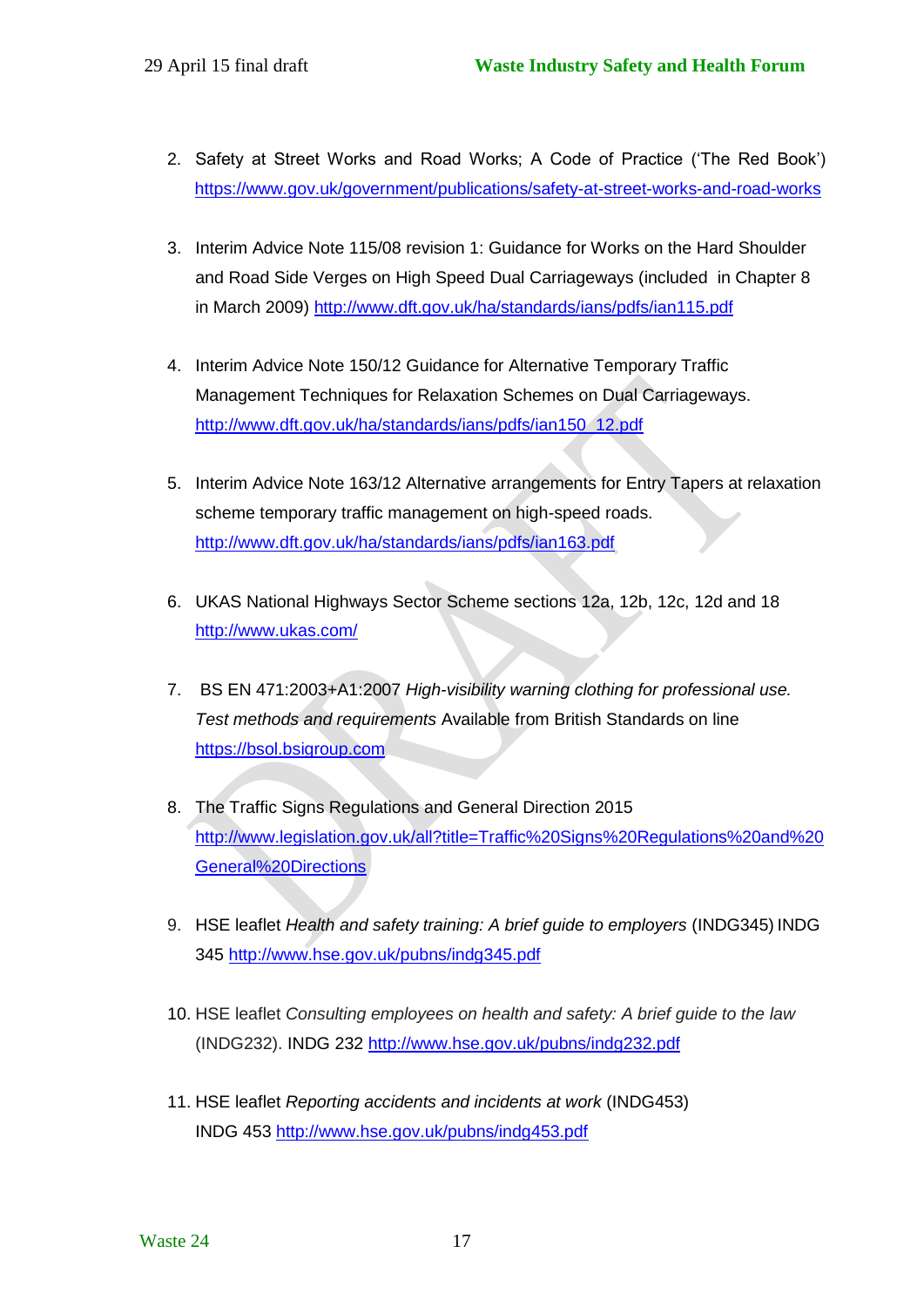#### *Further reading*

HSE website: [www.hse.gov.uk](http://www.hse.gov.uk/)

HSE's waste website: [www.hse.gov.uk/waste/wish.htm](http://www.hse.gov.uk/waste/wish.htm)

*Health and Safety at Work etc. Act 1974* <http://www.legislation.gov.uk/ukpga/1974/37/contents>

*Management of Health and Safety at Work Regulations 1992 ACOP and guidance* <http://www.hse.gov.uk/pubns/books/l21.htm>

*Personal Protective Equipment at Work Regulations 1992 (as amended). Guidance on Regulation*

L25 HSE Books 2005 ISBN 0 7176 6139 3 <http://www.hse.gov.uk/pubns/books/l25.htm>

Construction Information Sheet 53: *Crossing High-Speed Roads on Foot During Temporary Traffic-Management Works* <http://www.hse.gov.uk/pubns/cis53.pdf>

*The New Roads and Street Works Act 1991* [http://www.dft.gov.uk/publications/street](http://www.dft.gov.uk/publications/street-works-safety/)[works-safety/](http://www.dft.gov.uk/publications/street-works-safety/)

*The Road Traffic Act 1984* <http://www.legislation.gov.uk/ukpga/1984/27>

*The Highway Code* <https://www.gov.uk/highway-code>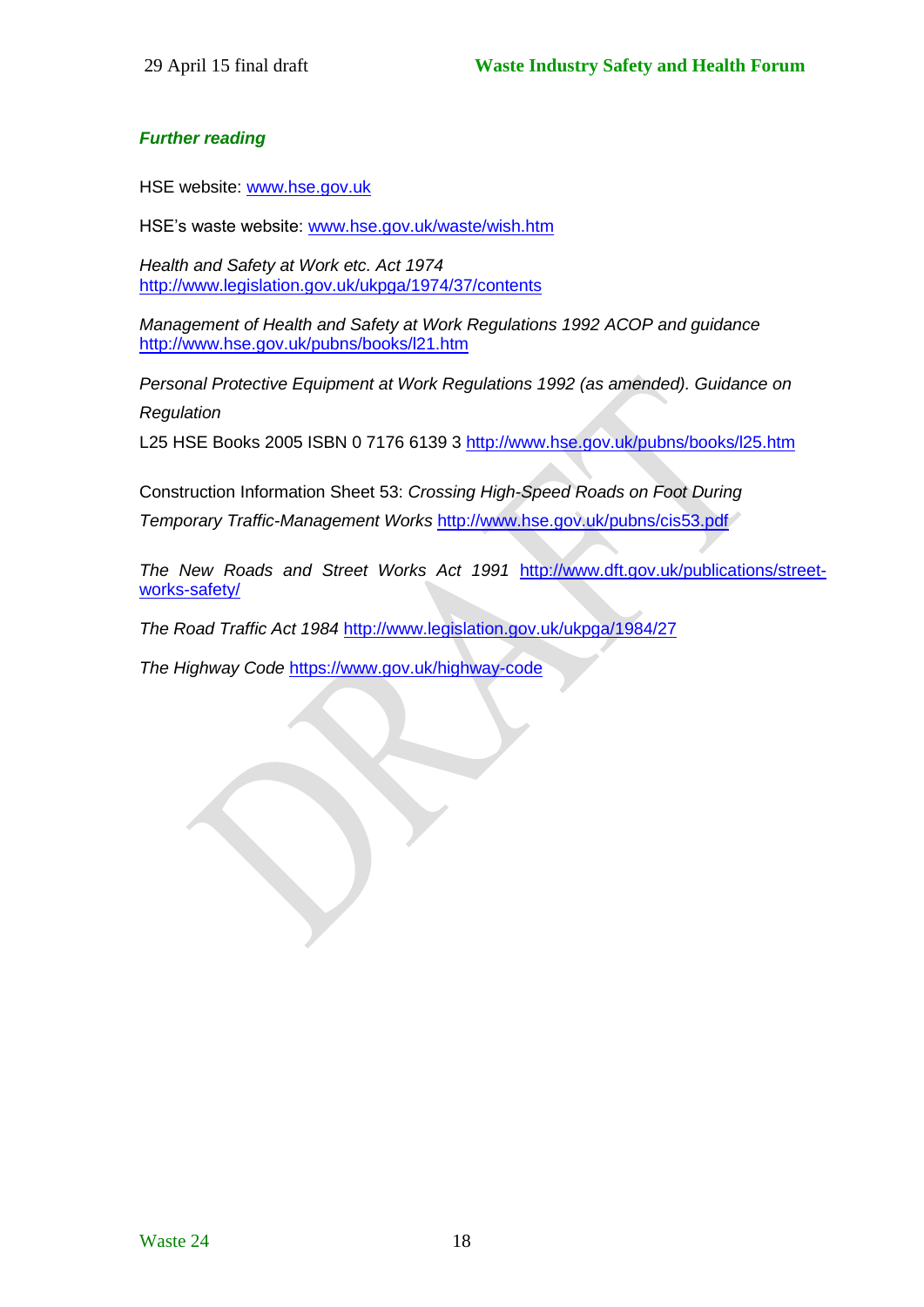### **Disclaimer and WISH**

Nothing in this guidance constitutes legal or other professional advice and no warranty is given nor liability accepted (to the fullest extent permitted under law) for any loss or damage suffered or incurred as a consequence of reliance on this guide.

This guidance represents good practice some of which may go further than the minimum you need to do to comply with the law. Regulators may use other regulatory documents and guidance to regulate against – you should satisfy yourself that you comply with such requirements.

The guidance is not a substitute for dutyolder judgment and/or professional safety advisor's judgment, Notwithstanding the good practice contained within this guidance, dutyholders are responsible for ascertaining the sufficiency and adequacy of their internal and independent procedures for verifying and evaluating their organisation's compliance with health and safety, environmental or other law.

None of the authors or contributors to this guidance accepts any liability (to the fullest extent permitted under law) for any act or omission of any persons using the guidance.

**The Waste Industry Safety and Health (WISH) Forum exists to communicate and consult with key stakeholders, including local and national government bodies, equipment manufacturers, trade associations, professional associations and trade unions. The aim of WISH is to identify, devise and promote activities that can improve industry health and safety performance. [www.hse.gov.uk/waste/wish.htm](http://www.hse.gov.uk/waste/wish.htm) .**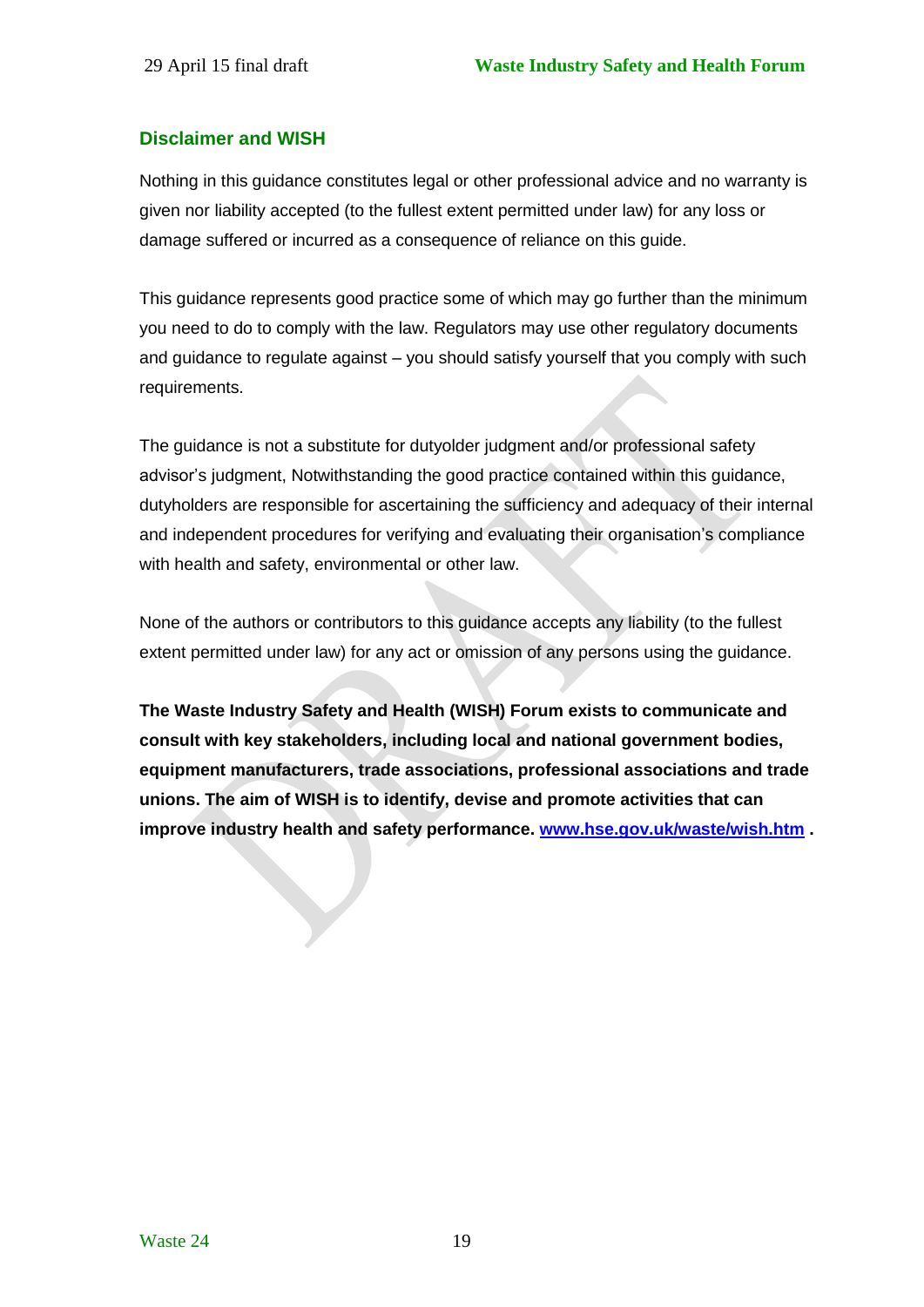## **Appendix 1:** *Example of a Checklist*

Health and Safety Monitoring Checklist – cleansing, litter picking on the highway

 $\Delta \mathbf{r}$ 

| Location:                      |                                                                                        | Vehicle type:       |                |                                    |                           |
|--------------------------------|----------------------------------------------------------------------------------------|---------------------|----------------|------------------------------------|---------------------------|
|                                | <b>Job Identification:</b><br><b>Vehicle registration:</b>                             |                     |                |                                    |                           |
| <b>Drivers Name:</b>           |                                                                                        |                     |                |                                    |                           |
| All sections must be completed |                                                                                        | <b>Satisfactory</b> | Unsatisfactory | <b>Comments</b>                    | <b>Actions</b>            |
|                                |                                                                                        | $(\vee)$            | (X)            | Details of what was unsatisfactory | What, by whom &<br>when?. |
| <b>Operators</b>               |                                                                                        |                     |                |                                    |                           |
|                                | What is the observed standard of driving?                                              |                     |                |                                    |                           |
|                                | 2. Are seat belts being used?                                                          |                     |                |                                    |                           |
| 3.                             | Do operatives get in/out of the vehicle only on the<br>safe side?                      |                     |                |                                    |                           |
| 4.                             | Are all TTM and litter picking operatives showing<br>good traffic awareness?           |                     |                |                                    |                           |
| 5.                             | Are all TTM and litter picking operatives following<br>the prescribed systems of work? |                     |                |                                    |                           |
| 6.                             | Is all PPE suitable and being worn?                                                    |                     |                |                                    |                           |
|                                | 7. Is there an agency employee(s) in the team?                                         |                     |                |                                    |                           |
| 8.                             | Has the agency employee been inducted?                                                 |                     |                |                                    |                           |
| 9.                             | Is the agency employee using the correct PPE?                                          |                     |                |                                    |                           |
|                                | 10. Is the ratio of trained to untrained operatives (i.e.<br>1:1) correct?             |                     |                |                                    |                           |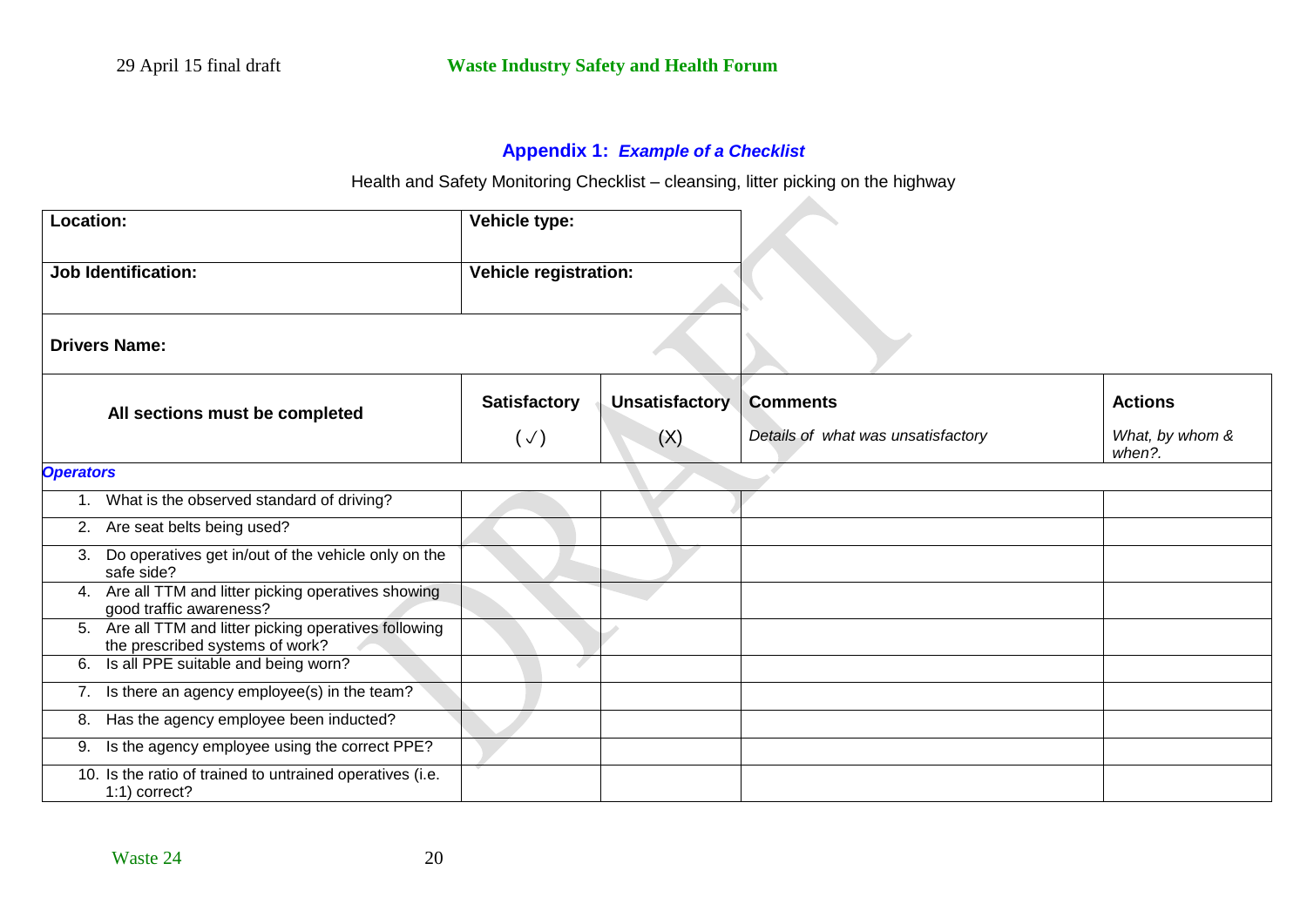| <b>TTM Deployment Procedures</b>                                                                                          |  |  |  |  |
|---------------------------------------------------------------------------------------------------------------------------|--|--|--|--|
| 11. Is the vehicle(s) parked in a safe place?                                                                             |  |  |  |  |
| 12. Are safe reversing procedures being adopted<br>(including the use of a Banksman or Reversing<br>Assistant specified)? |  |  |  |  |
| 13. Are correct manual handling techniques being<br>adopted?                                                              |  |  |  |  |
| 14. Are left/right signs ('610' or '7403') properly<br>orientated?                                                        |  |  |  |  |
| 15. Has the correct signage been deployed on the<br>highway?                                                              |  |  |  |  |
| 16. Have signs been located appropriately on the<br>Highway?                                                              |  |  |  |  |
| 17. Are the signs clean and in good condition?                                                                            |  |  |  |  |
| 18. Are sufficient sandbags being used to stabilise the<br>signs?                                                         |  |  |  |  |
| 19. Are cone beacons operational and being used<br>properly                                                               |  |  |  |  |
| <b>Vehicles</b>                                                                                                           |  |  |  |  |
| 20. Are vehicle operating booklets and cards<br>available?                                                                |  |  |  |  |
| 21. Is the general condition of the vehicle acceptable?                                                                   |  |  |  |  |
| 22. Do the vehicle doors close correctly?                                                                                 |  |  |  |  |
| 23. Is the external cleanliness of the vehicle<br>acceptable?                                                             |  |  |  |  |
| 24. Is the cab clean and free of prohibited items?                                                                        |  |  |  |  |
| 25. Is first aid equipment present and in good order?                                                                     |  |  |  |  |
| 26. Are eyewash bottles present and in good order?                                                                        |  |  |  |  |
| 27. Are hand wipes available and being used?                                                                              |  |  |  |  |
| 28. Is there a fire extinguisher(s) in the cab?                                                                           |  |  |  |  |
| 29. Are all lights and beacons operational and in use?                                                                    |  |  |  |  |